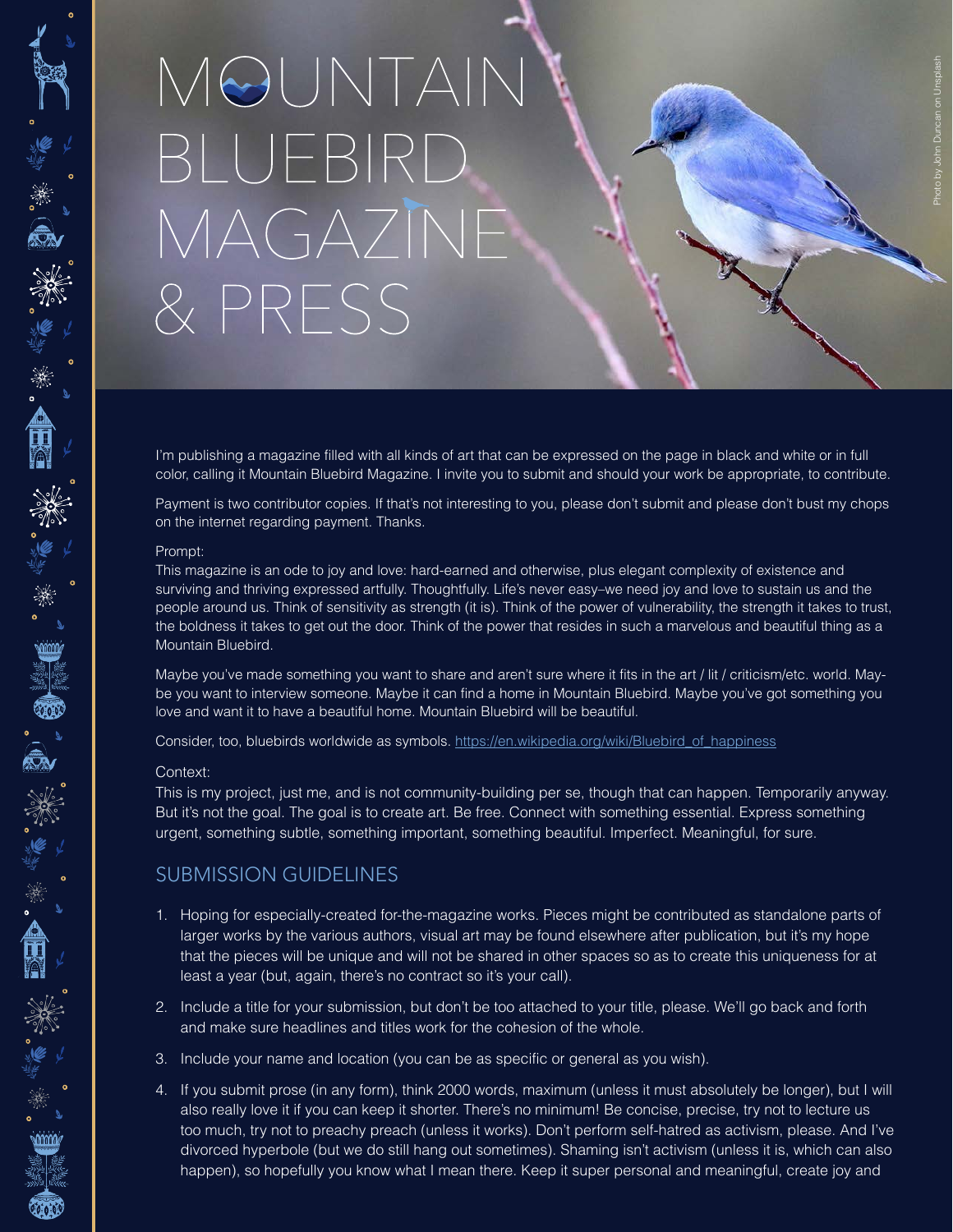love that's lasting. Timeless. Don't perform hatred of any kind, really. Be yourself, speak the language you speak, communicate clearly and artfully, without weapons, please. Regarding word count: We'll have longer pieces, too, but you'll need to contact me beforehand, please.

- 5. Visual art and photography must be submitted with easy-to-manipulate images with easy-to-find titles, dimensions, and any words that go with. Three images, maximum. The image must be high-res at 9 inches square in print.
- 6. There will be a centerfold in each issue. Must be artful. Nonviolent, please. Inquire if you have questions or thoughts.
- 7. Poets, do your thing. (see point number 4)
- 8. Everyone, please talk about your influences, give attribution, know where you come from. Don't steal.
- 9. All text should be Times New Roman, 12 point for ease. If you're into a specific font, then you'll need to submit your work the way the visual artists do–with an easy-to-manipulate image and high-res at 9 inches square.
- 10. Include your brief 3 to 5 line bio so your audience can find your work and give you proper adoration and such. Times New Roman, 12 point. Please adhere to the industry standard grammar rules unless your thing is to revolt against that, but if so, please be consistent and make sure it's understandable for the general public who'd need to find you and your work in the world should they wish to.
- 11. Email to jenny@theforrest.org subject line: Mountain Bluebird Magazine & Press. There is a form available where you can submit your peices. Submissions are rolling. Ongoing.

All submissions will be answered. Accepted submissions will be notified, and author/artists will receive two contributor copies upon publication. You'll have my undying gratitude, too.

# LET'S MAKE SOMETHING GOOD.  $\bullet$

#### **Demographics**

ANGEL AREA

"举意"类

It's important to me that many voices are represented so as to create love and ensure maximum joy and will be deeply anti-bias and expansive and human experience-oriented. We can't be all things to all people (and Mountain Bluebird can't be either), but we can be loving and kind and understand that we're all born to what we're born to. How we live and how we communicate matters. That's the goal.Communication. Relationship. Collaboration.

#### Payment and Value/Values

Please keep in mind that for the time being payment is two contributor copies which is hopefully understood as being valuable payment because the value of the contents and their presentation will be valuable to all the contributors and beyond. In the future, for the most part, it's my hope to create a unique collaborative space that each magazine will hold. All of which creates artistic value, the value of culture, the value of love and joy. But this isn't legally binding, and I wouldn't want to stand in the way of anyone's artistic goals.

#### Marketing/sharing/word-of-mouth

Please. When you're talking up the magazine, please don't share your submission in its entirety on your social (includes blogs, emails, etc.).

#### Ideas:

Talk about what inspired your submission, talk about magazines and how cool they are, talk about our collaboration during the submission process. Etc!